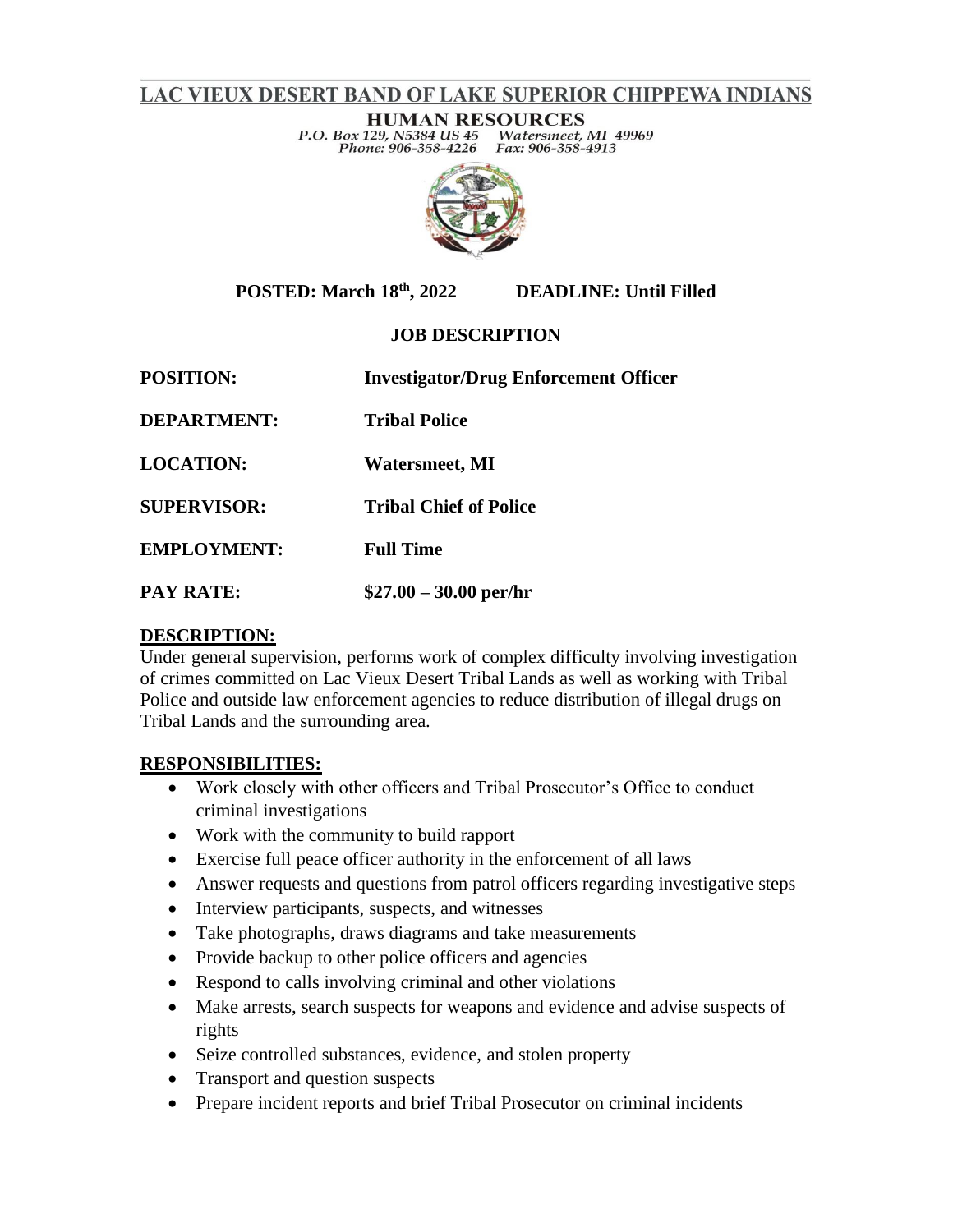- Testify in criminal and civil courts as required
- Assist public whenever called upon
- Work closely with other law enforcement agencies to reduce drug activity
- Attend training to increase drug and investigative knowledge
- Learn Tribal culture and customs and conduct responsibilities of the position with utmost integrity to the community
- Other duties as assigned.

# **MINIMUM QUALIFICATIONS:**

- Completion of Police Academy at the Federal Law Enforcement Training Center or other accredited police academy
- 5 years of experience in law enforcement with progressive responsibility
- Possess or able to qualify for Michigan Commission on Law Enforcement Standards (MCOLES) licensure within one year of hire
- Valid Michigan driver's license.
- Clear background check
- Successful completion of physical examination, physical abilities test and psychological evaluation
- Must be willing to be on call as needed, including evenings and weekends.

# **NECESSARY KNOWLEDGE, SKILLS AND ABILITIES**

- Must be willing to work closely with both Tribal Police officers and officers of other law enforcement agencies to investigate crimes, assist other officers with investigations, and take actions to reduce drug crime within the community and surrounding area.
- Must be willing to engage directly with members of the community, witnesses, defendants, and victims.
- Have knowledge or be willing to learn about the history, traditions, and culture of the Lac Vieux Desert Band of Lake Superior Chippewa Indians and be willing to incorporate that knowledge into the workplace and culturally appropriate programs.
- Have knowledge or be willing to learn about appropriate tribal and federal criminal laws and the interaction of jurisdictions.
- Knowledge of modern office procedures and computer and equipment skills.
- Ability to communicate with community members in order to obtain relevant information, communicate effectively, verbally and in writing, follow written and verbal instruction, prioritize tasks, and establish and maintain effective working relationship with fellow employees and public.
- Ability to complete detailed, accurate reports which effectively communicate information to necessary parties.
- Ability to effectively communicate verbally with the community, other personnel, and while providing court testimony.
- Skill in operation of vehicles under routine and emergency conditions.
- Skill and certification in the use of firearms and police equipment